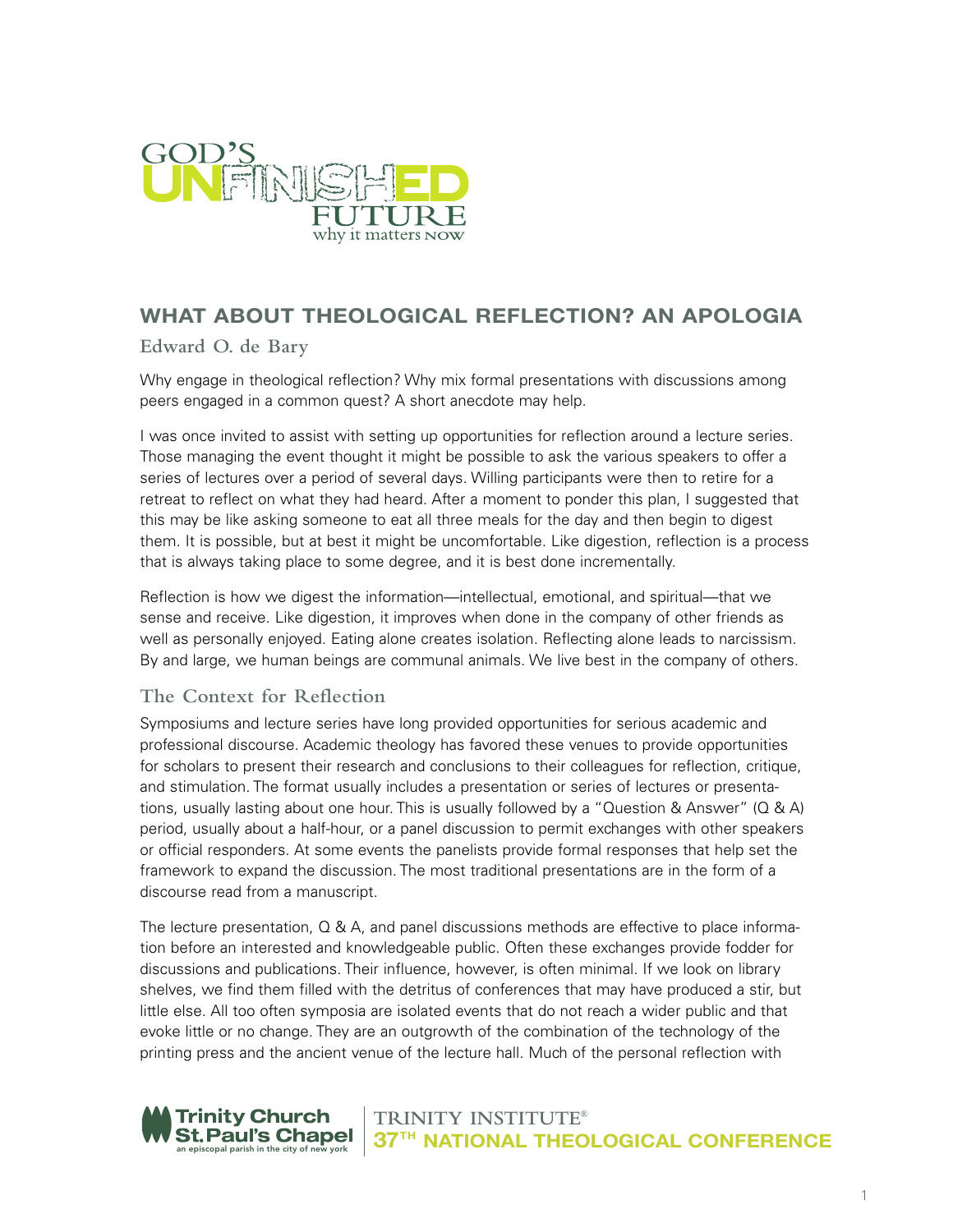

others occurs in the halls between presentations, over meals, and at informal receptions. It is, however, an undisciplined reflection; therefore few if any pose the question, "So what? What difference does all this make?" and "What will we do with what we have learned?" An undisciplined reflection may lead to uncritical acceptance, facile dismissal of the salient points, or, all too frequently, blissful forgetfulness. Learning to reflect is to develop a skill. It does not need to be left to chance. Nor should it be left to the vagrant opportunities of the coffee klatch or the cocktail party.

A tip-off to the need for reflection that many people recognize and affirm, albeit with a tacit nod, is that people desire free time. The time between sessions is important for the success of a conference. This offstage time provides the opportunity to digest the data, casually test it with colleagues, augment it, clarify it, debate it, and even defend it. This is also when relationships form between people, often strangers, around the opportunities to develop ideas that evolve from mutual concerns and interests. Unfortunately, this aspect of the process at a conference is often short-changed. Moreover, it is rarely formalized so that it might become a vital aspect of a conference. Recognition of this factor has produced a desire to offer opportunities for disciplined reflections among people who hold common interests so that the internal interpretation could take place and the products can be shared in order to enhance the quality of the conference and enhance potential results.

#### **The Process of Reflection**

We learn from our activities when we have the opportunity to think about them, analyze them, and draw conclusions about their meaning. Only then can we develop the quality of both our thoughts and our actions. Thus all reflective process begins with our activities—our engagements with ourselves, one another, and the wider world we encounter within the stream of daily life.

The nature of our observations, however, is always tempered. We know through our senses of touch, smell, taste, hearing, and vision; but they all can be fooled or at least misled. Our senses and our beliefs shape what we think and feel into perceptions that in turn provide a basis for our actions in ways that we do not always recognize. This explains, at least in part, why different people have different points of view about events we experience and then draw radically different conclusions. Such differences can produce opportunities for significant discoveries. They can also engender destructive conflicts, especially if there is no opportunity for the clarification and empathy that a reflective process can engender. The process of reflection can offer a method to

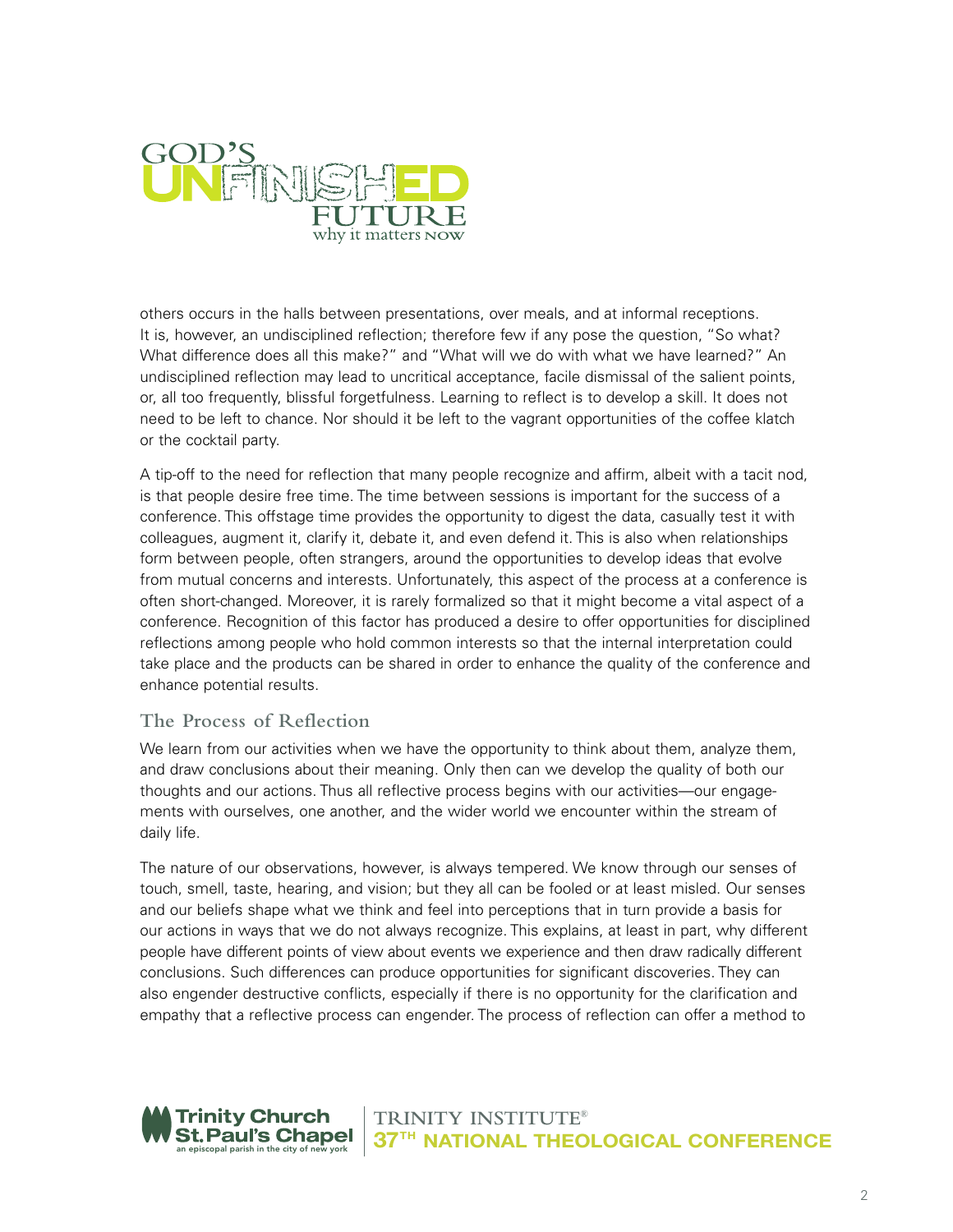

reconcile differences through understanding, or at least to uncover common desires and needs that bridge over our differences. Reflection helps us to understand other points of view, even if we do not find them agreeable. In addition, one aspect a reflective process provides is an occasion to encounter the viewpoints of others that can become a corrective to misconceptions.

## **Theological Reflection and the Learning Process**

Reflection is an aspect of any learning process. While everyone reflects in private, at least to a degree, the task of theological reflection belongs to a community, the community of the faithful believers, commonly called the Church with a capital C.

Reflection requires time. It may be accelerated by the careful applications of methods that promote a reflective discussion; but sufficient time and trust are essential elements of any reflective process. To build trusting relationships, time must first be granted to the development of community.

### **What Is Theological Reflection?**

So what is "theological reflection?" Any disciplined reflection is an element of study, a part of every occasion for learning and discovery. What makes a reflection theological is the posing of questions that come from a theological context. Ultimately theological reflection is the examination of events we experience to seek God's presence in our lives. It leads to our encounter with the divine Word, the divine incarnation as a present and eternal reality. Put more simply, theological reflection is a search for the most profound meaning we can encounter. It is done with the expectation that ultimate answers are always linked to the source of faith, the divine, the Creator.

In this context, theological reflection ultimately examines traditional theological topics such as the creation (what the world is like), the human condition (our experience of sin, guilt, confession, and forgiveness), salvation, the significance of community, and the final or eschatological aspects. All this is given life through the liturgical functions that express the theology we affirm and encourage the pursuit of life in the context of our baptismal vows.

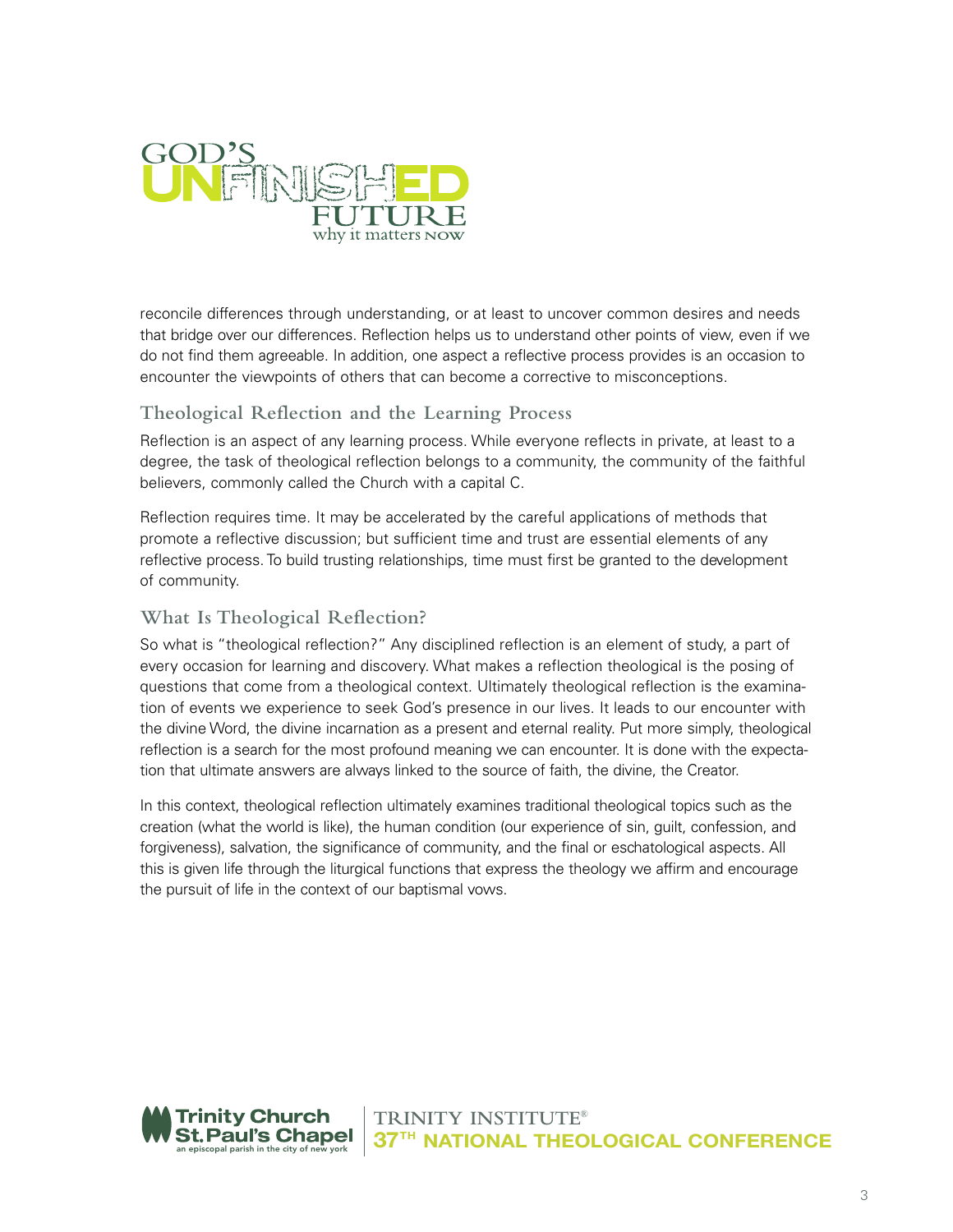

# **The Key Elements of Theological Reflection**

When casual conversations result in useful reflections they usually have unconsciously, or with purpose, pursued an outline that can be diagrammed by the elements for a reflective process. These are:

- 1. A community of trust in which the reflective activity can occur in relative safety
- 2. A body of knowledge or lore under consideration
- 3. The context in which the reflection is taking place
- 4. The experience(s) of the participants that impinge on the reflection
- 5. The prior assumptions or presumptions of the participants that can be described by the introduction, "I believe that..."
- 6. A method of extrapolating or generalizing the elements of the reflection into a common/agreed-upon expression with which the participants can work. Metaphors, issue statements that present a situation as a tension or paradox, images, and doctrinal statements can all serve as methods by which to extrapolate elements on which reflection can focus
- 7. An intention to pursue the reflection to attain a useful outcome

# **ENGAGING IN THEOLOGICAL REFLECTION**

#### **Forming the Reflecting Community**

Community develops when we know and trust one another at a level appropriate to the work that is to be engaged. Routinely we begin this with questions and sharing personal characteristics such as our name, home, occupation, home situation, and relationship to the task at hand. The longer we work together and the more intimate we become, the better to produce a safe climate for reflection. The development of community requires openness, consideration for one another (listening), speaking the truth, rules or norms for engagement, confrontation, forgiveness, and celebration. It requires greetings and good-byes as well as rituals that provide routines and mark special moments.

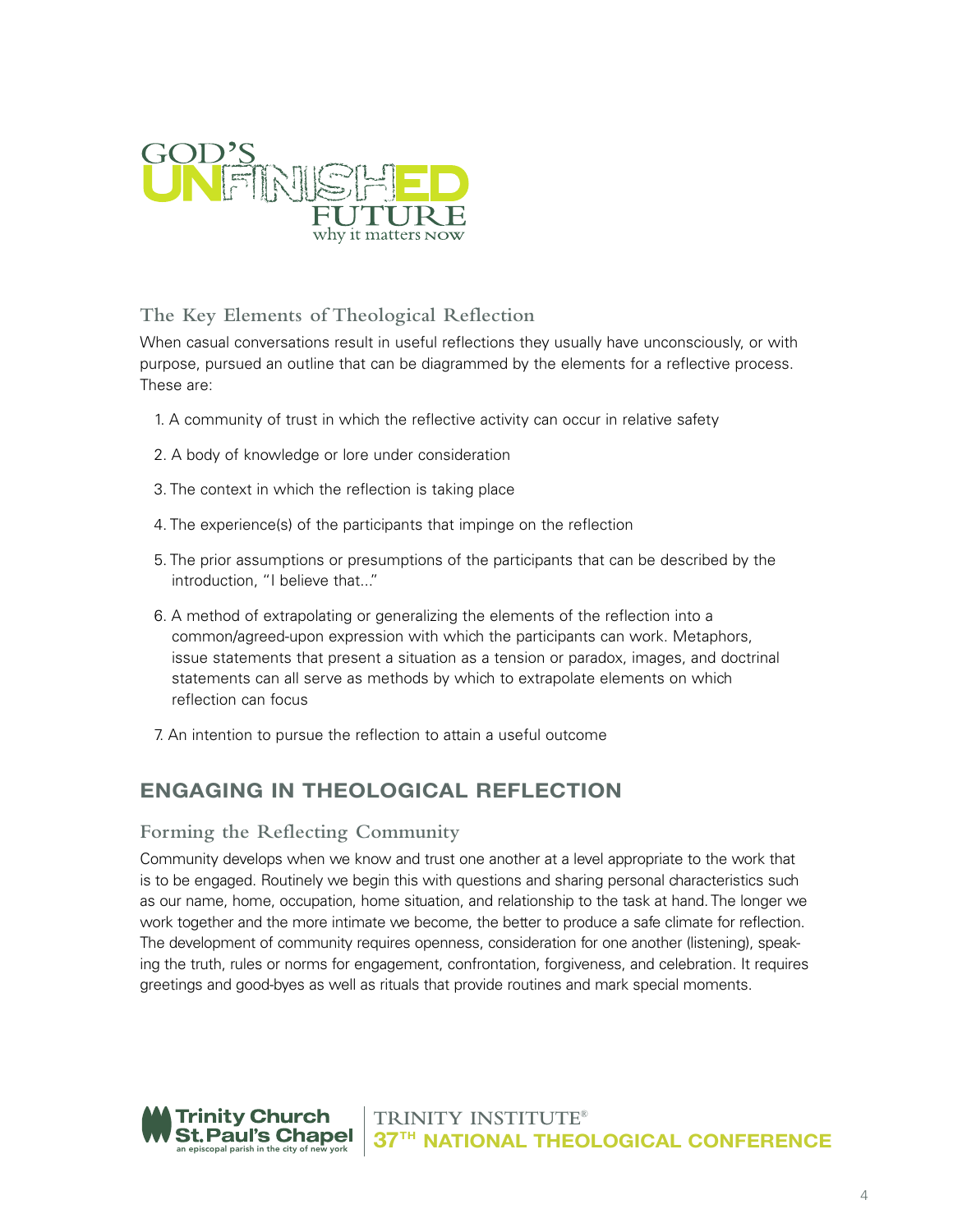

## **The Conversational Frameworks**

#### The Physical Frames

Our activities are the initial point for all reflections. Even if we are passively receiving information during a lecture, that itself is an activity, and we associate with it emotions as well as ideas. A willingness to examine our experiences is a prerequisite for any productive reflective process. What we do is the point of contact we have with reality. Reflection thus begins with our deeds. If we reflect honestly and well, the reflection on our activities then informs our subsequent actions.

#### The Emotional Frames

All too often we begin discussions with our thoughts and conclusions. The emotions, however, frame what we do, and it is difficult to get beyond this unless they are recognized and acknowledged. Emotions are complex but can be reduced to variations on anger, fear, sorrow, and joy. (Love and hate are frequently misunderstood. The opposite of both love and hate is apathy. Hate is best defined as the position we assume when we feel the pain of a love that has been thwarted. Love, hate, and apathy reflect a variety of emotions. The stances of love, hate, and apathy are expressed by a wide variety of overt and covert, as well as conscious and subconscious, behaviors.)

In a reflective community it is essential that there exist a safe climate to admit and express emotions. The manner of expressing emotions, of course, is key. Guidelines must exist and be enforced to protect against aggressions that destroy community. One way to do this is to assert that each person is responsible (able to respond) for her or his emotional state. "You make me…" is simply not an acceptable alibi for destructive emotional outbursts.

#### The Rational Frames

Rationality is often presumed to be sequential and linear, like identifying what causes or produces a certain result; the art of reason is more than setting events in logical sequence. It is the art of connecting links into a sequence and also recognizing relationships that have significance, even when they require a nonsequential leap of the imagination. Thus the rational framework of a reflection demands a careful identification and analysis of the information at hand as well as bold imagination.

For theological reflection, the first and primary documentation emerges from our theological traditions. It begins with the Bible, but also includes that massive body of literature found in liturgy, creeds, histories, confessions of faith, and other theological documents. A substantial portion of the discovery process of reflection comes when we engage the richness and diversity of our theological heritage.

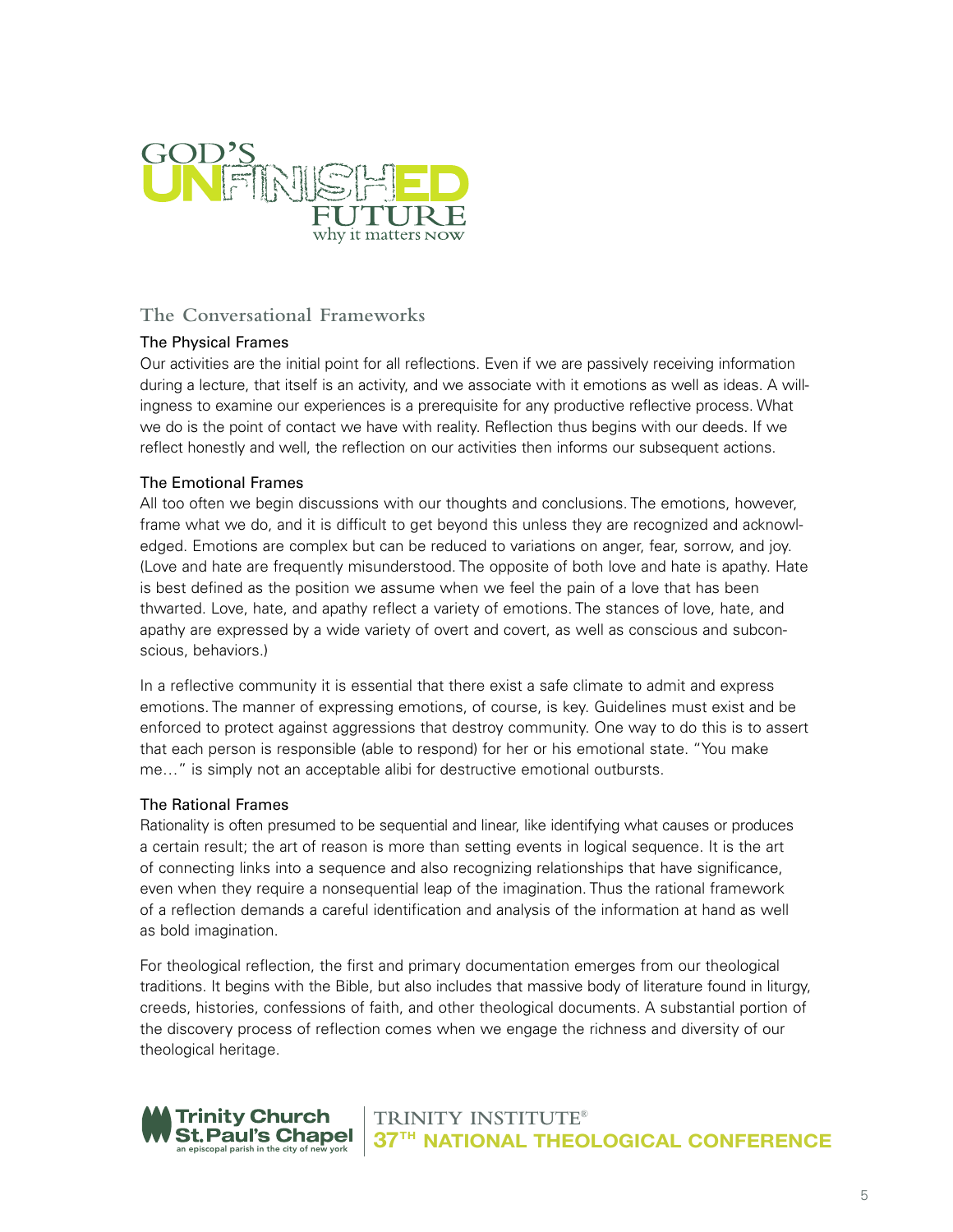

The term "culture" best identifies the second body of information. Culture denotes the greater world—science, philosophies, politics, the news media, theater, literature, art, and many others. One of the perplexities today, of course, is that we live in a multitude of cultures simultaneously. Witness only the variety of ethnic restaurants we can find in any community. It thus becomes difficult to identify our own culture amidst a tidal wave of cultural symbols we encounter every day.

#### Framing the Right Questions

The questions we raise are important, but so is the construction of the questions we pose. The content and frame of questions preset the quality and content of the response. All too often we begin discussions with questions that are introduced by the interrogatives "how," and "why." To engage in a reflective process it is better to agree first on the information that is at hand, or at least to identify our differences. Questions that begin with "who," "what," "where," and "when" are useful to elicit agreement about the facts. To initiate a reflection, it is best first to agree on a descriptive evaluation. Different perspectives will note various pieces of information that fill out a tableau that is larger than any single perspective. It may then be useful to produce metaphorical images that transcend the original event. These thus form generalizations with which all may identify.

The question introduced by "how" becomes useful after a particular point has been thoroughly explored. How something came to be can help a community to track trends and relationships. Relationships, such as correlations, however, may be misleading. One must be careful not to attribute cause just because a circumstantial proximity exists, no matter how suggestive this may seem. Causes, like motives, are often multiple and complex. A reflection is not a search for a cause or an occasion to fix blame. It is a search for meaning and the implications our discoveries reveal.

Finally, questions introduced by "why" are really ultimate questions. It is unfortunate when the question "why" is raised too early in a discourse. To establish too quickly why an event occurs may merely provide pretexts for dismissal. A facile dismissal is only helpful in a debate. It destroys creative reflection and fails to engender the discovery of new possibilities, understanding, or the potential to improve relationships and develop a productive community.

## **Theology:The Ongoing Dialogue**

Theologians and scientists have expressed the idea that modern scientific thinking emerged from Christian theology inasmuch as one major theological thread has been and remains the continuing disclosure of revelation. God has provided an open-ended world, a creation that continues, and a redeeming love that never ends. This means that the theological tasks do not end.